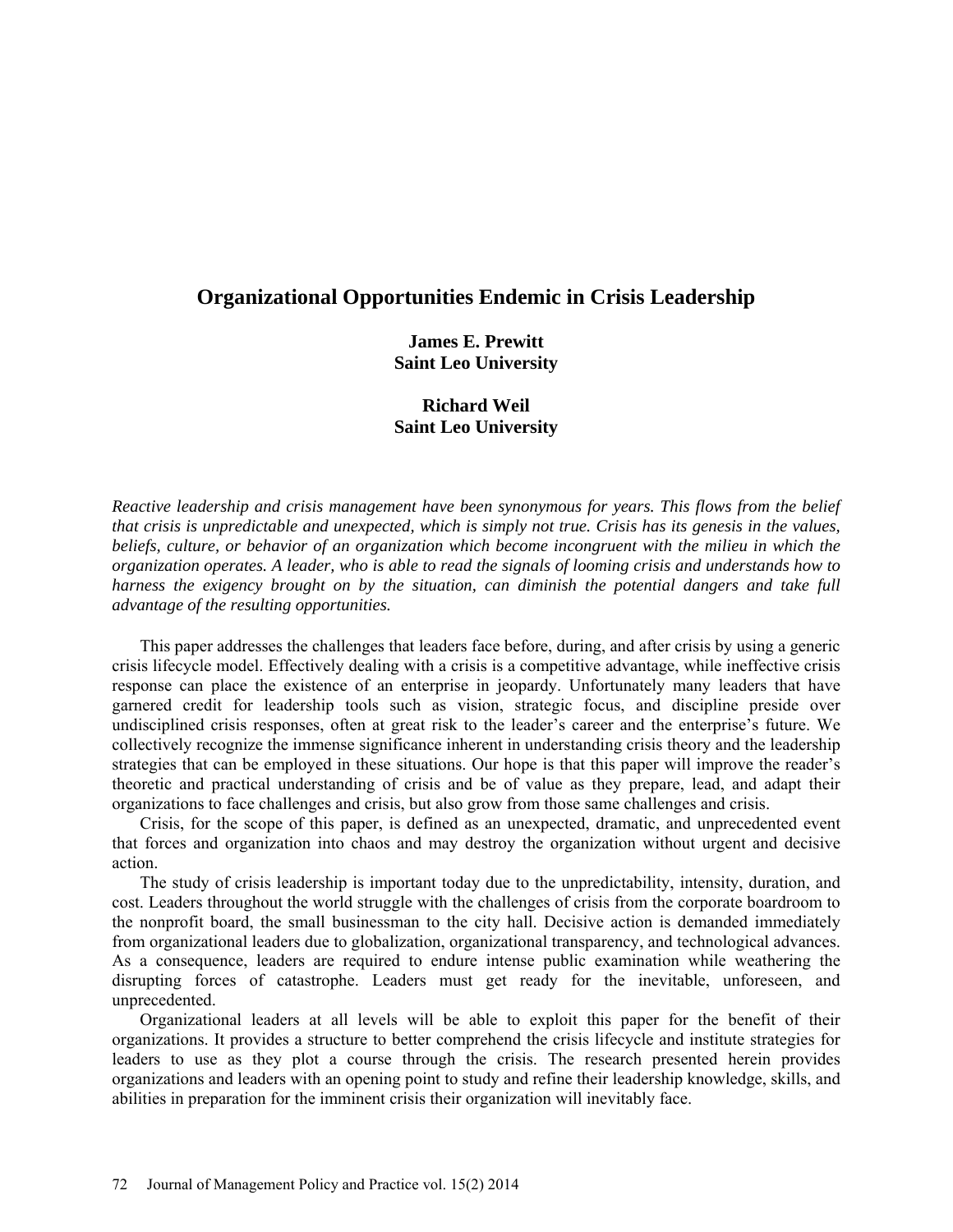# **CRISIS LIFECYCLE**

Crisis is a worldwide reality. Crisis is simply an ineffaceable part of the human condition (Mitroff, 2004). Thomas Kuhn (1996) described how crisis begins in his book on the scientific revolution, The Structure of Scientific Revolution. In it Kuhn states that "existing (organizations) have ceased to adequately meet the problems posed by an environment that they (in part) have created…the sense of malfunction that can lead to crisis" (p. 92). The failure to take note of the preliminary signals or tremors and recognize that our connection with the surroundings has changed is what leads us headlong into crisis.



#### **FIGURE 1**

Our research indicates that crisis can be defined by a generic model of a crisis lifecycle, as represented in Figure 1 (Heifetz & Linsky, 2002). This crisis lifecycle model represents a single event. It also needs to be understood that organizations face a repeated bombardment of overlapping conflicts or small crises. Likewise, most crises can't be defined by one event and the fundamental challenge may rematerialize numerous times, overlapping its beginning and ending phases (Pinsdorf, 2004). For the purposes of this paper and clarity, our discussion will revolve around a single, cataclysmic crisis event that threatens an organization's very existence.

The crisis lifecycle is defined over time and disequilibrium. The vertical axis represents disequilibrium and it illustrates the amount of stress felt by organizational members. This axis can further be divided into the comfort, learning, and danger zones. The comfort zone is the status quo, where organizations and bureaucracies prefer to remain. The comfort zone is a state of equilibrium or stagnation. Most organizations endeavor to dissipate conflict or stress in order to preserve the status quo. Ronald Heifetz (1994) notes "there is nothing ideal or good about a state of equilibrium...achieving adaptive change probably requires sustained periods of disequilibrium" (p. 35). Regrettably, organization that remain locked in the comfort zone keep their values, culture, or operating archetype static in relation to the ever-shifting environment.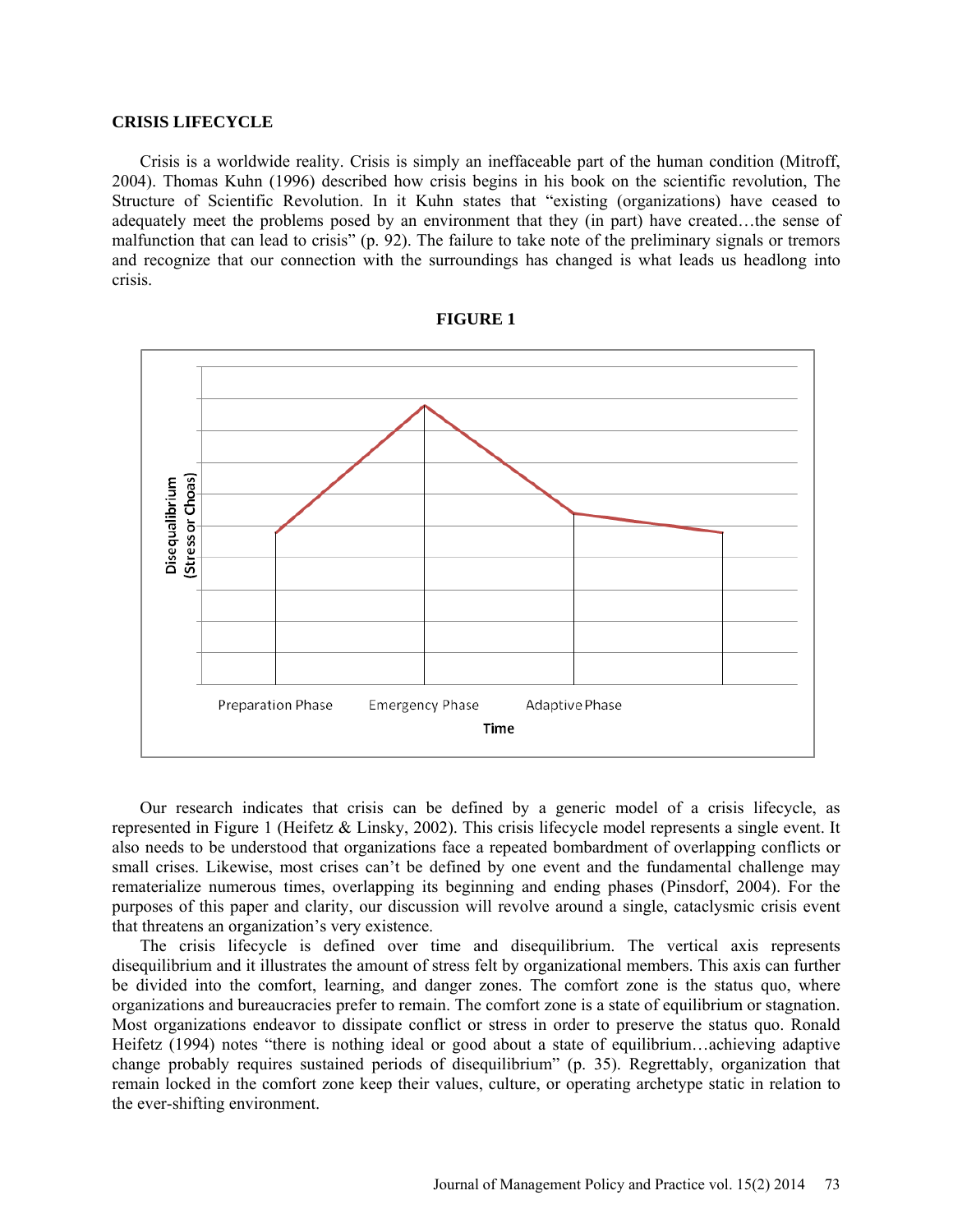Above the comfort zone is the learning zone. The learning zone is a critical area flanked by equilibrium and danger. This zone is where a minimum amount of stress is desirable for an organization to elicit change and it causes anxiety and conflict within the organization. It is the conflict linked with change that facilitates an organizations growth and the size of an organizations learning zone is directly correlated to its capacity to handle stress. Responsive and flexible organizations have larger learning zones and are better able to handle organizational chaos and conflict. Organizations that are large and bureaucratic are less able to handle change; therefore they have much smaller learning zones.

Above the learning zone is the danger zone. The line separating the learning zone and the danger zone is represented by the amount of stress that may cause an organization to implode and disintegrate. Crisis characteristically causes the stress level in an organization to hurdle into the danger zone. Perhaps the most complicated and illusive key to effective leadership is creating sufficient stress within the organization to transform it into a learning organization but not enough stress to rocket it into the danger zone.

Leaders can change organizational stress using technical or adaptive techniques. Technical responses provide quick solutions and harness a set of procedures toward well-understood problems. When a leader applies technical responses to problems, organizational stress typically abates (Heifetz, 1994). However, an adaptive solution is used when a predicament is not well understood or there is no adequate response, expertise, or procedure. Adaptive solutions address the fundamental issues that are creating the conflict. Heifetz explains, "adaptive solutions tend to demand a more participative mode of operating and shift responsibility to the primary stakeholders (and) problem solving takes place in their hearts and minds" (Heifetz, 1994, p. 121). Adaptive challenges compel people within the organization to face "dysfunctional habits, values, and attitudes;" thus escalating organizational stress. In essence, crisis leadership is recognizing that technical solutions may be essential to diminish immediate danger, but are insufficient for long-term organizational growth; which requires innovative and adaptive approaches (Goethals, 2004, p. 291).

The horizontal axis of the crisis lifecycle model is composed of three phases: preparation, emergency, and adaptive. Prior to any crisis, an organization is in the preparation phase. During this time, leaders should be cognizant of tremors or signals of misplaced values and behaviors. Complacent organizations are ripe for crisis.

The transition point from the preparation phase to the emergency phase begins when an eruption is followed by institutional awareness of the crisis (point A on Figure 1). Stress and disequilibrium become unendurable and the survival of the organization is at stake. The transition point from the emergency to adaptive phase (point B on Figure 1) is difficult to distinguish and occurs when the pressing danger is controlled. Sadly, leaders and followers don't want to face these hard challenges, particularly after overcoming the immediate crisis. They do not take into account the urgency, attention, and opportunity gained. Staying in the learning zone after the crisis is the most complicated, least understood and largest delineator of leaders who effectively navigate crisis.

#### **The Preparation Phase**

Once you understand why leaders are ineffective at adapting their organizations during the preparation phase, then you can understand crisis. Without a crisis it is extremely difficult to move an organization from a state of comfort to a state of growth. Change threatens stable relationships, balance of power, standard operating procedure, and/or the current distribution of resources (Heifetz, 1994). Even when leaders are aware of their organization's need for change, they struggle with the paradoxical requirement to provide direction without causing pain to the organization (Heifetz & Linsky, 2002). Leaders must also continually balance the severe pressure to remove stress from their organization while fighting the tendency to return to the status quo. In order to facilitate organizational adaptation or prior to crisis, the leader must establish credibility and create an atmosphere that allows people to face change in relative safety. It requires them to lead from the front.

Another way that a leader can prepare an organization for crisis is to recognize, prioritize, and mobilize awareness for change. The leader must understand and focus on the core purpose of the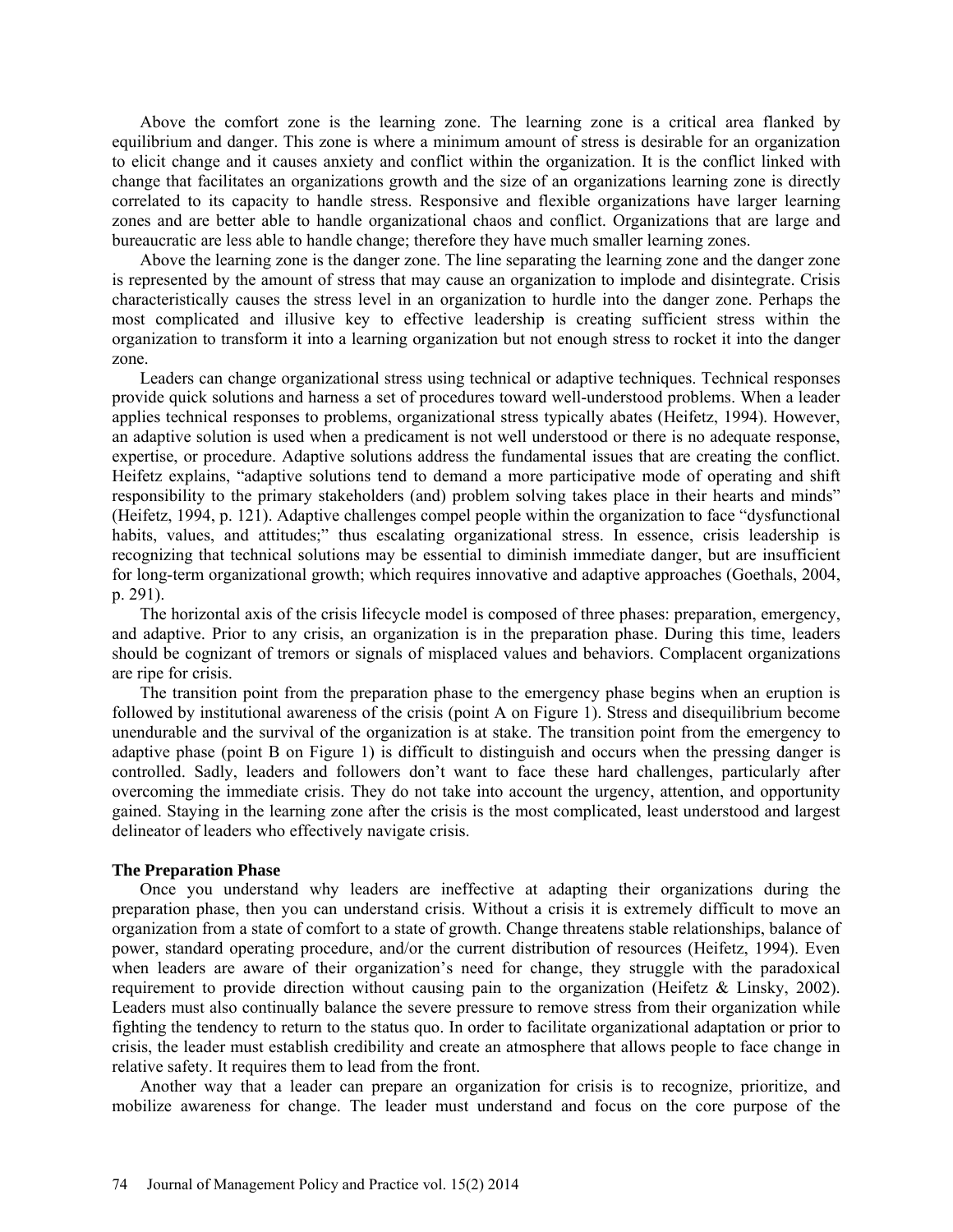organization. This strategy is at the crux of understanding how an organization's values are related to a changing environment. Positive illusions, self-serving biases, and a tendency to discount the future often prevent leaders from listening to their environment and gaining much needed feedback. Sometimes leaders are unable to overcome the state of denial or the awareness of indicating tremors (Bazerman & Watkins, 2004).

Organizations need a structured dialog, systematic decision analysis, and they must conduct continuous planning in order to ensure that actions are prioritized toward the organizations long-term health. Unfortunately, leaders often tend to ignore problems and avoid making the much needed hard choices; this is why it is important to build the team within the organization. Leaders who construct effective teams are able to rapidly respond to crisis in a unified manner. It is the leader that overcomes these obstacles and mobilizes resources toward learning, who may avoid crisis altogether.

# **Emergency Phase**

The emergency phase begins when the crisis erupts. If an organizational leader fails to examine their fundamental assumptions of the world, connect the dots to see the big picture, or think differently from everyone else, that leader risks experiencing devastating tragedy and crisis. The most important factor during the emergency phase is to mitigate the threat and reduce disequilibrium to a level where the organization and people within are at a safe level (Stern, 1999). A leader can leverage an organization's high expectations for security as capital for autocratic and technical solutions that will reduce the immediate stress; unfortunately, without addressing the underlying misalignments, crisis will return to the organization. A timely intervention is key to mitigating the immediate threat and limiting long term danger (Stern, 1999). At this time it is perfect for a leader to use quick, technical fixes to reduce organizational stress to levels that are tolerable. The leader must, however, weigh the need for action against the uncertainty that surrounds the event.

First impressions of the crisis are usually accompanied with limited factual information that often misses the underlying causes. Because of this, it is advantageous to focus on the core purpose when formulating the initial response (Mitroff, 2004). A leader must not be overcome by the urgency of the crisis; instead the leader must step back and draw from the guiding principles of the organization. The leader must weigh the quick decisions against the realization that stress reduces cognitive abilities (Goethals, 2004). Even when they do not apply perfectly, utilizing standard operating procedures may help to lower the tension due to the routine being calming and reassuring to people within the organization (Heifetz, 1994). As information becomes available that helps to clarify the situation, action and communication become even more essential so the leader can tell the story to the organization and get their backing. Leaders must explain the facts of the situation and the actions that are being taken. People begin to relax when they see a calm, poised leader relating to their loss (Heifetz). All of these responses are crucial to seizing the initiative during the emergency phase.

# **The Adaptive Phase**

The adaptive phase begins when the organization returns to a sense of stability. The leader must take advantage of the fleeting organization mandate to address the underlying cause of the crisis so that the event will not be repeated, even though the immediate crisis and danger is under control. The leader has an opportunity during this phase to change and grow, develop new procedures, alter the organizational culture, and help the organization to profit from the crisis. Technical solutions may still be needed during this phase, but the leader must focus on reorienting the organization to face tough choices. The adaptive phase requires a balancing act between maintaining urgency for change while at the same time fostering a sense of safety and security.

Crisis provides us with the ultimate signal that we have ignored, avoided, or failed to recognize the most pressing issues of the changing environment. As situations worsen, signals and tremors foreshadow impending disaster, giving us an opportunity to prepare for or adapt to it. Sadly, most institutions resist the needed change and prefer to chimera of safety that is provided by the status quo. When disaster strikes, the leader must refocus the organizations resources and attention on survival. The leader must use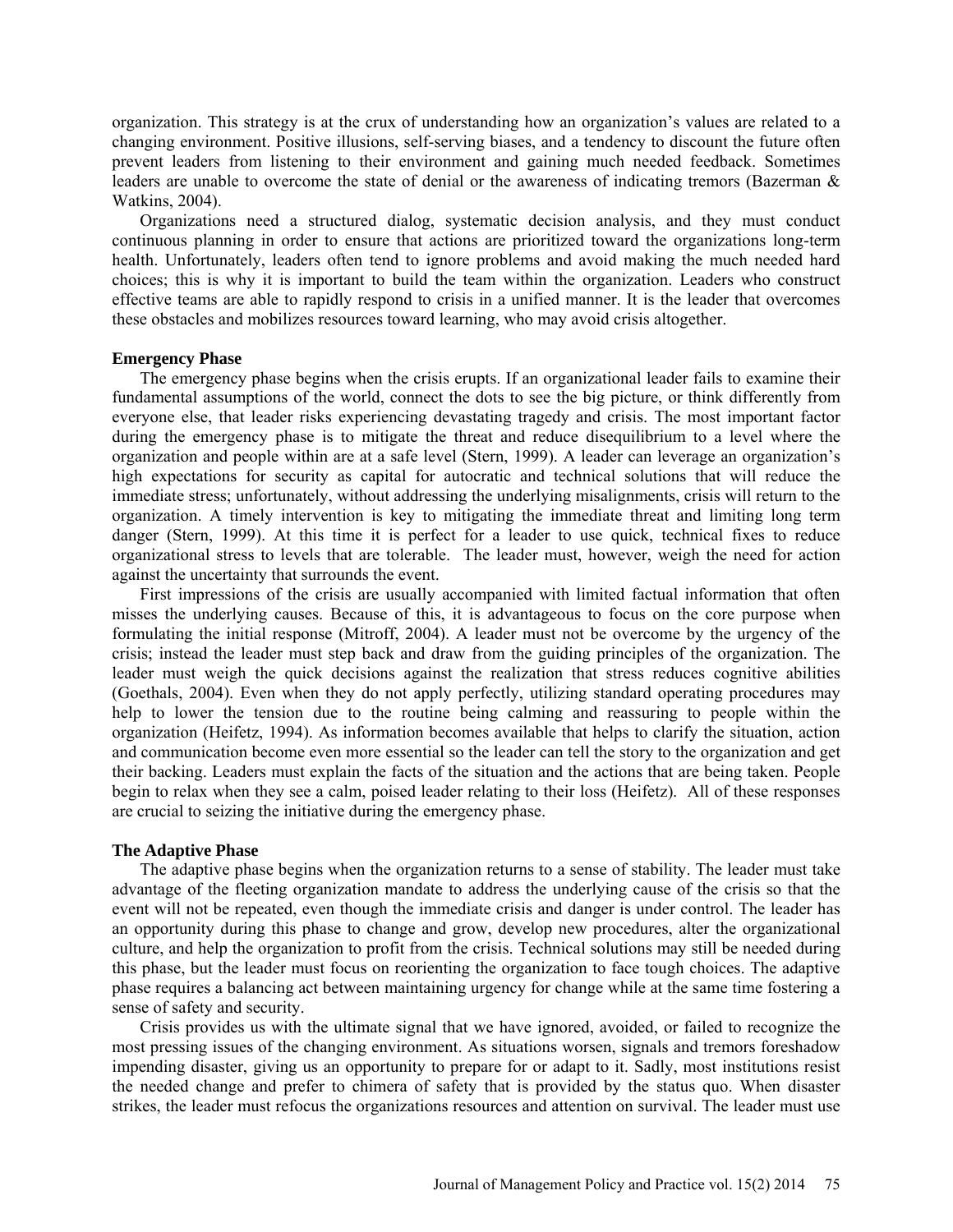this small window of opportunity to seize the initiative. Yet when survival seems assured, leaders face a crucial choice. The leader can either harness the urgency and attention provided by the crisis to alter the organization with the environment or risk the return of crisis and danger.

# **CRISIS LEADERSHIP STRATEGIES**

Our research has led us to uncover some essential strategies that a leader must apply to lead their organization out of crisis. These strategies were identified from historical crisis situations that have been written about in the existing body of research. Not every strategy is applicable to every crisis situation and the strength of the strategy varies with the crisis. Similarly, these strategies are not confined to use during a certain, prescribed phase in the crisis lifecycle model. A strategy may fit neatly into one phase of the crisis or it may span the boundaries of several or all phases of the crisis.

Each strategy should be viewed as another tool that the leader has in their tool kit for crisis leadership. The strategies show that it is not important that the leader hit the nail squarely on the head to be effective, the leader must just hit the nail head in some way to make it useful for the organization.

# **Lead from the Front**

"During periods of crisis, people look for a strong leader. They don't look to committees or to teams; they look for a confident, visibly engaged leader to pull them through" (*Harvard business essentials: Crisis management*, 2004). Unfortunately, leaders that are hit by crisis often withdraw behind the protective curtain of their peers and lawyers or blame their subordinates and the media (Pinsdorf, 2004). Analysis of crisis situations shows how common and costly this mistake is (Pinsdorf, 2004). The leader must be many things at many times and during a crisis, at an irreducible minimum, the leader must be visible, poised, courageous, committed, and attentive. If an individual's job during a crisis is to lead, then he must assume the role and do it well (*Harvard business essentials: Crisis management*, 2004). The leader must understand the importance of people seeing him face the challenges head on, walking the walk and talking the talk as it were (Witt, 2002). The leader must create opportunities for visibility and use the power of his role as a leader to provide assurance, direction, and inspiration.

#### *Visibility & Image*

Peter Arfenti conducted a study of the September 11, 2001 tragedy in New York City and this study clearly validates the power of a visible leader (*Harvard business essentials: Crisis management*, 2004). Arfenti found that "the most effective leaders during the crisis displayed high levels of visibility" (*Harvard business essentials: Crisis management*, 2004, p. 87). Those leaders understood that people needed concrete evidence that their leaders were concerned about their distress and were working to make things better (*Harvard business essentials: Crisis management*, 2004).

However, a visible leader must present the right image. "A crisis can quickly expose a leader's hidden strengths as well as his core weaknesses" (Klann, 2003, p. 1). Former Federal Emergency Management Agency (FEMA) director James Lee Witt wrote that leaders who handle crisis best are the ones that think of others before they think of themselves (Witt, 2002). Fortunately, "crisis frequently brings out courage, honor, selflessness, loyalty" (Klann, 2003, p. 8) and many other positive behaviors in leaders. "During a crisis, a leader's first mechanism to contain distress must be to contain himself. If a leader remains poised and indicates through his calm demeanor that the situation is serious but that there is no cause for panic, he reduces the possibility of one" (Heifetz, 1994, p. 140).

# *Demonstrate Courage*

Courage is not the absence of fear, but the ability to act in its presence (Collins, 2003). Whether a leader is the departmental director or a corporate CEO, if the resources are being threatened, it is imperative that he demonstrates courage and accept responsibility for dealing with the situation (Witt, 2002). John Kennedy reminded us that courage is the willingness to speak "truth to power." "Demonstrating courage is one action that is indispensable if a leader expects to mobilize people"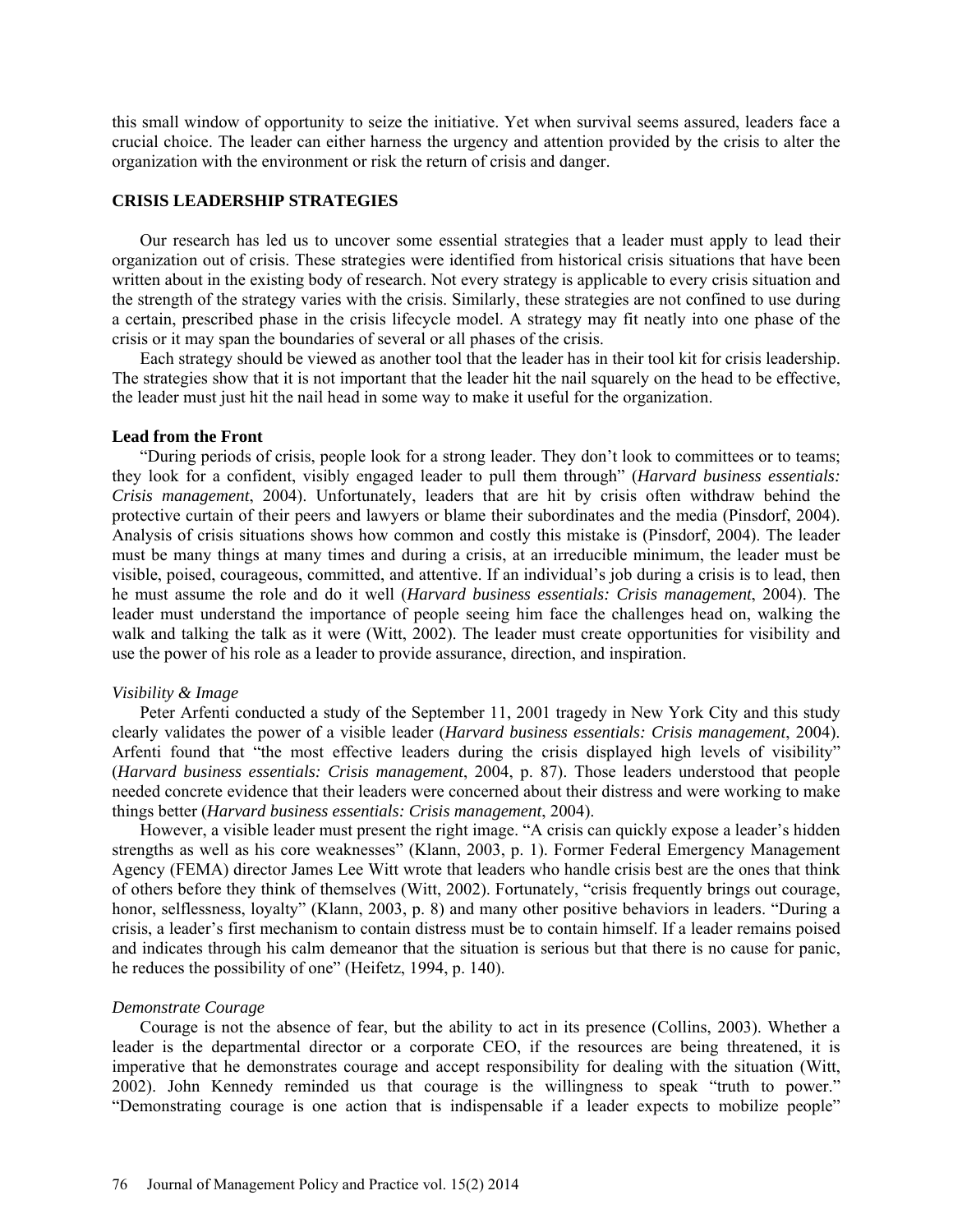(Bazerman & Watkins, 2004, p. 215) to prevent, mitigate, or learn from a crisis. Many great leaders throughout history made their reputations through their courageous actions before, during, and after crisis; often in the face of significant uncertainty and resistance (Bazerman & Watkins). A demonstration of courage is central to crisis leadership because it signals the leader's "willingness to act against one's own and other's short-term interests to avoid heavy long-term costs" (Bazerman & Watkins, p. 12). Additionally, it puts members on notice of the need for action (Bazerman & Watkins).

#### *Show Commitment*

A leader must show that he is committed to see the task through to successful completion. A leader that demonstrates the ability to accept the harsh reality brought on by the crisis, yet continues to persevere, demonstrates a personal investment in the team and their mission. Perseverance sends a clear message about the leader's commitment and creates an opportunity for the team to rally to achieve a common goal. Similarly, if a leader signals a lack of personal investment in the team and mission, "he presents an invitation to the people who are uncommitted" (Heifetz & Linsky, 2002, p. 51) to dismiss his perspectives and push his agenda aside.

#### *Maintain Perspective*

Leaders must ensure they don't lose sight of their ultimate goal. Regardless of where a leader is in the lifecycle of a crisis, it is imperative that he maintain perspective. "Occasionally, leaders get so caught up in the action and energy that they lose their perspective, their wisdom" (Heifetz & Linsky, 2002, p. 165). Franko Bernabe, CEO that successfully transformed Italy's large energy industrial group Eni, was very much aware of this trap (*Harvard business essentials: Crisis management*, 2004). He understood that executives leading their companies through crisis often don't have time to think. They don't have the time to tune-in to their organization and environment; they only have time to react. Consequently, he walked to work every day. He said that this gave him an extra half hour to think (*Harvard business essentials: Crisis management*). Bernabe believed that the ability to step away and think clearly is "one of the most critical skills a crisis leader must have (*Harvard business essentials: Crisis management*). Heifetz describes this stepping away or need to get perspective as "getting off the dance floor and going to the balcony" (Heifetz & Linsky, 2002, p. 51). The intended "image captures the mental activity of stepping back in the midst of action and asking, 'What's really going on here?'" (Heifetz & Linsky, p. 53).

# **Focus on the Core Purpose**

When people understand and pursue their purpose, a purpose that puts meaning into their life, they can weather any storm. Victor Frankel (1987) discovered this in a Nazi concentration camp. As a trained psychologist he observed that when a person has a greater meaning for living, they lived (Frankl, 1985). Those that had lost purpose died (Frankl). The same can be said of organizations.

# *Know and Understand the Core Purpose*

An organization that has a relevant, acknowledged purpose can survive even the worst crisis. On the contrary, an organization which has no clear purpose, or a valueless purpose such as simply raising capital – as in the Enron scandal, will eventually fail. Successful leaders know they must understand their organization's core purpose and then ensure that their people appreciate and support it. Both the leader and the people of an organization must believe in something higher than themselves. In planning for crisis, identifying the organization's core purpose is essential for it will provide a foundation for every action and decision.

#### *Instill Value and Align with Reality*

An organization's purpose must align its values and its reality. If a company's leaders or personnel are acting contrary to the business' core purpose, values, or environmental reality; crisis, in some form, is sure to develop. The leader must define what the future should look like, align structures and processes, and inspire people to make it happen despite obstacles (Mitroff, 2004). In this case, leadership is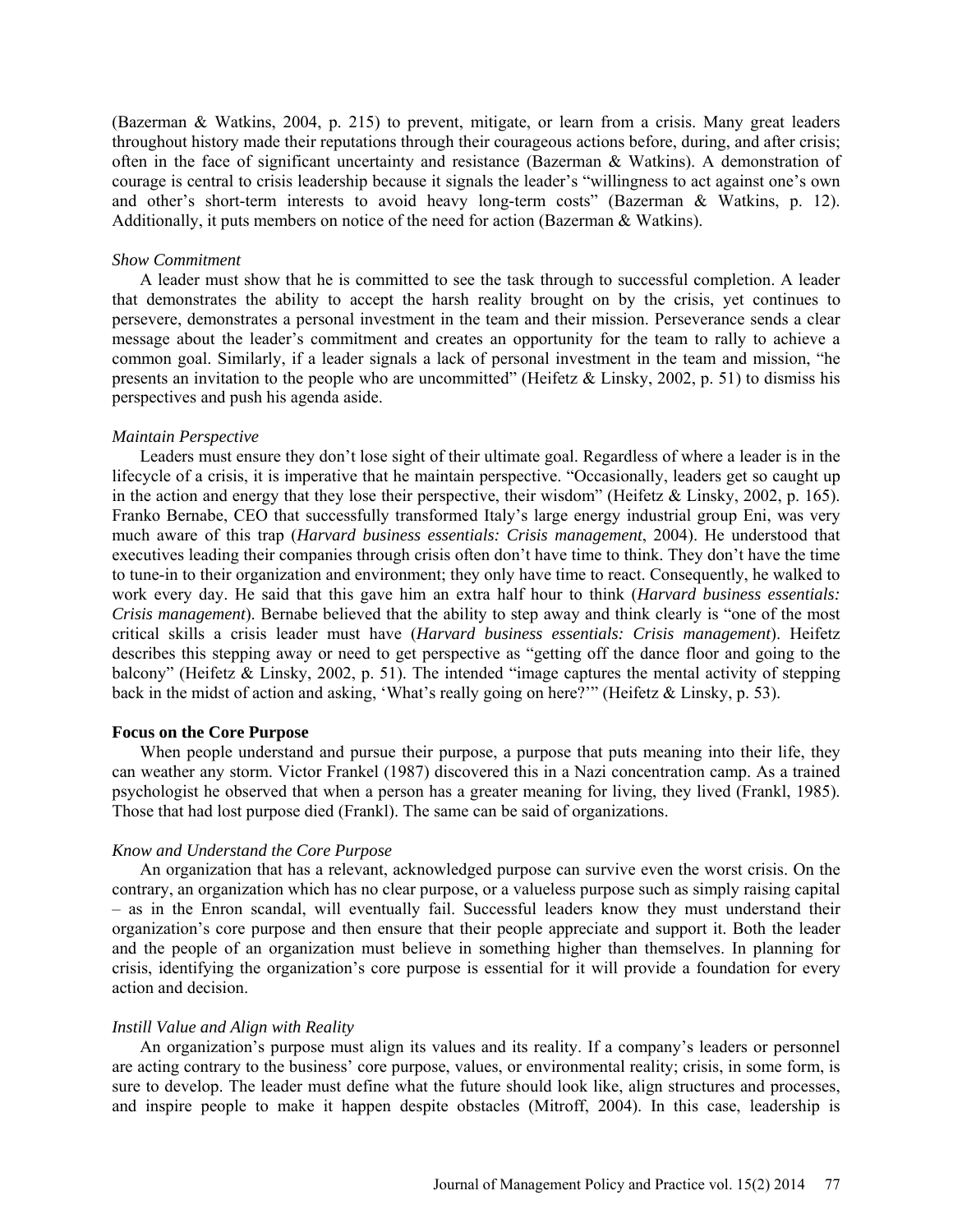influencing the organization to face its problems (Heifetz, 1994). According to Heifetz (1994), "tackling tough problems – problems that often require an evolution of values – is the end of leadership; getting the work done is the essence" (p. 26). The leader must confront and close the gaps between his organization's values, its behaviors and its realities. This may require the organization to endure a period of significant, adaptive change. In this situation, "it becomes critically important that the leader communicates, in every way possible, the reason to sacrifice" (Heifetz & Linsky, 2002, p. 94). He must justify "why they need to sustain losses and reconstruct their loyalties" (Heifetz & Linsky, p. 94). People need to be reassured that the final results are worth it (Heifetz  $&$  Linsky).

# *Provide Vision and Embody Values*

Where the purpose and values are the foundation of the organization's vision, a leader can leverage this vision as a rallying point to provide stability to employees during a crisis. But to make this vision truly credible, the leader must embody and be seen living the organization's purpose and values. Successful crisis leaders know that a purpose, value, and vision system that have been effectively communicated so employees understand them, feel ownership of them, and endorse them, become a powerful influencing tool during all phases of a crisis. The vision, grounded in values, will clarify what is, and is not important to the organization. Additionally it can serve as a compass for action, providing direction and stability to people who become unhinged by the crisis (Klann, 2003, p. 14). A leader must also remain mindful of his organization's purpose and vision when overseeing the crisis planning. The vision will ensure that crisis actions are in line with the mission, goals, and objectives of the organization (Klann). During the crisis, a successful leader can provide stability and security as well as reduce anxiety by consistently returning to the organization's values and vision (Klann).

#### *Consistently Assess and Update Purpose*

A leader must periodically reassess the organization's purpose and values to ensure they remain relevant to the current and future environment. He should look at how well the purpose prepared the organization to identify or avoid a crisis and if it enabled or hindered the response. Based on the outcome of the analysis, the leader may want to realign or redefine the organization's purpose to make it more relevant to the environment, current and future operations, and especially crisis (Klann, 2003, p. 63).

# **Build a Team**

The success of any business organization hinges upon successful organizational team building. The question is sometimes ask, why have a team? And the answer is rather simple; the success of any organization cannot be accomplished by managers or leaders alone. To build a successful team begins with the leader who has been placed in the position to build a bona fide, competent, and resourceful team for the development, improvement, and the eventual fulfillment of the desired mission of the organization (George & Jones, 2005).

Before an appointed leader can begin the team building process, the leader must first recognize the mission of the organization and then organize the people and resources to fulfill the mission of the organization. This idea of fulfilling a team based mission is supported upon the notion of having a vision. A leader must first develop the vision and have that vision in place before she can identify people, skills, and behavior needed to meet challenges of the organization (Heller & Hindle, 1998).

Once the leader has developed the mission vision for the team concept, the process of team building must now focus on bringing together the right people with the right skills. The selection process of team members must be focused on four critical areas:

- Intellectual integrity
- Results
- The ability to make decisions
- The ability to think conceptually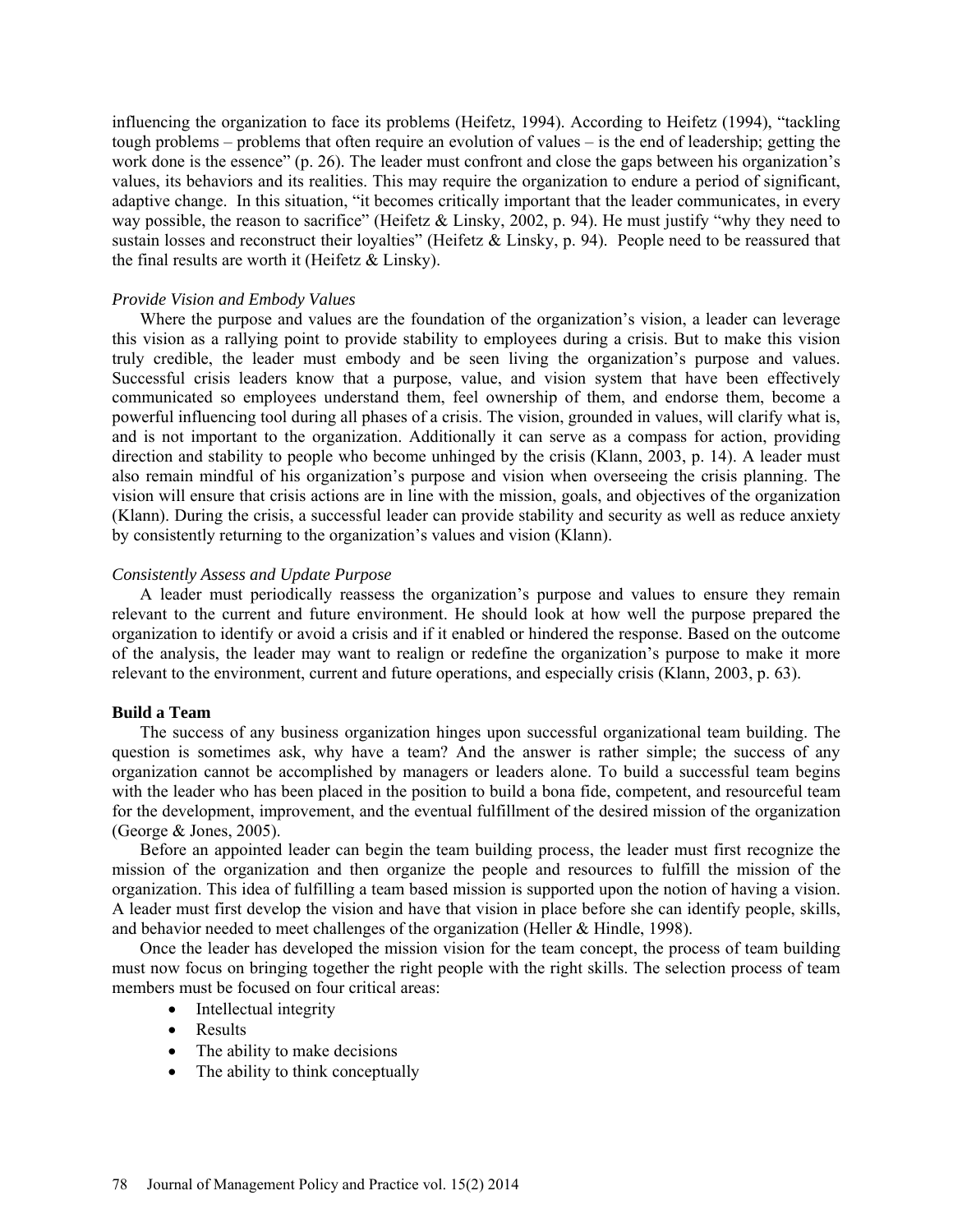Leaders must select team members, who are superfluous with intellectual integrity and who are willing to confront reality at all times with total honesty. Leaders want to select team members who are results based oriented, i.e., not only are they willing to talk the talk, but they are also willing to walk the talk. Results based team members are doers and they focus on finding the right solutions. Leaders want to select team members who are not afraid to make decisions. They cannot be afraid to make decisions that are based upon empirical evidence whether in whole or in part.

Furthermore, a leader should select team members who are willing to step up to the plate despite the possibility that their decision just might be wrong in spite of their best efforts. Leaders should also select team members who have the ability to just use good old plain common sense and wisdom. Finally leaders should select team members who have the uncanny ability at conceptual thinking. Teams should be superfluous with conceptual thinkers who can put the pieces of the puzzle together and figure out the right answers in timely fashion.

Once a leader has selected teams members based on the fundamental skills needed to accomplish the task at hand, the leader is now put back under the microscope and she is now the being assessed by her followers based on her own leadership style. You see, one of the key ingredients a leader must possess in their attempt to build a successful team is the element of transparency. This must be apparent from the very start of the team building process. Leadership transparency is just not only about honesty, credibility, and integrity; it is also about interacting with team members through straight talk, openness, and accountability. Leaders must understand people are not willing to follow them until that indispensable element of transparency is exhibited in her style of leadership early on the process (Klits, Mandredi, & Lorber, 2007).

Furthermore, leaders have to realize the members of the team are not willing to follow them until they are satisfied and know that she truly care about them. In this aspect of team building relationships, leaders must adhere to the principles of Abraham Maslow hierarchy of needs and these needs must be incorporated into the team building process. From an organizational perspective the hierarchy of needs reflect:

- a) Physiological Needs In bona fide organizational settings, team members want to know that they are being adequately compensated for their participation towards the mission of the organization. Fair and equitable compensation is a means to buy food, clothing, and have adequate and fair housing.
- b) Safety Needs In bon fide business organizational setting, team members desire to know they have job security, adequate medical benefits, and safe working conditions.
- c) Belongingness Needs In bon fide organizational settings, team members desire to have a good relationship with each other and their leader. They desire to be a member in good standing with a cohesive work group, and they want to be included in organizational social functions such as company picnics and holiday parties.
- d) Esteem Needs In bona fide organizations, team members desire to know that their work product may someday offer a chance for promotions; moreover, team members desire to be readily recognized for job performance.
- e) Self-Actualization Needs In bona fide organizational setting, team members desire to know that they will have the opportunity to use their skills and abilities to the fullest and they strive to be all that they can be in job performance (Mears & Voehl, 1997).

The next important steps in the process team building process, is the leaders' responsibility to nurture the relationships among team members and promote internal team building. Leadership nurturing and internal team building is supported by giving team members the required training, education and development needed so that team members can enhance their knowledge, skills, and abilities to assist the leader in accomplishing the mission of the organization. Astute leaders of authentic organization understand the future success of the team hinges on how effectively each member of the team is developed. The right training, education, and development helps the internal system thinking process whereby team members learn how their knowledge, skills, and abilities will affect the organization in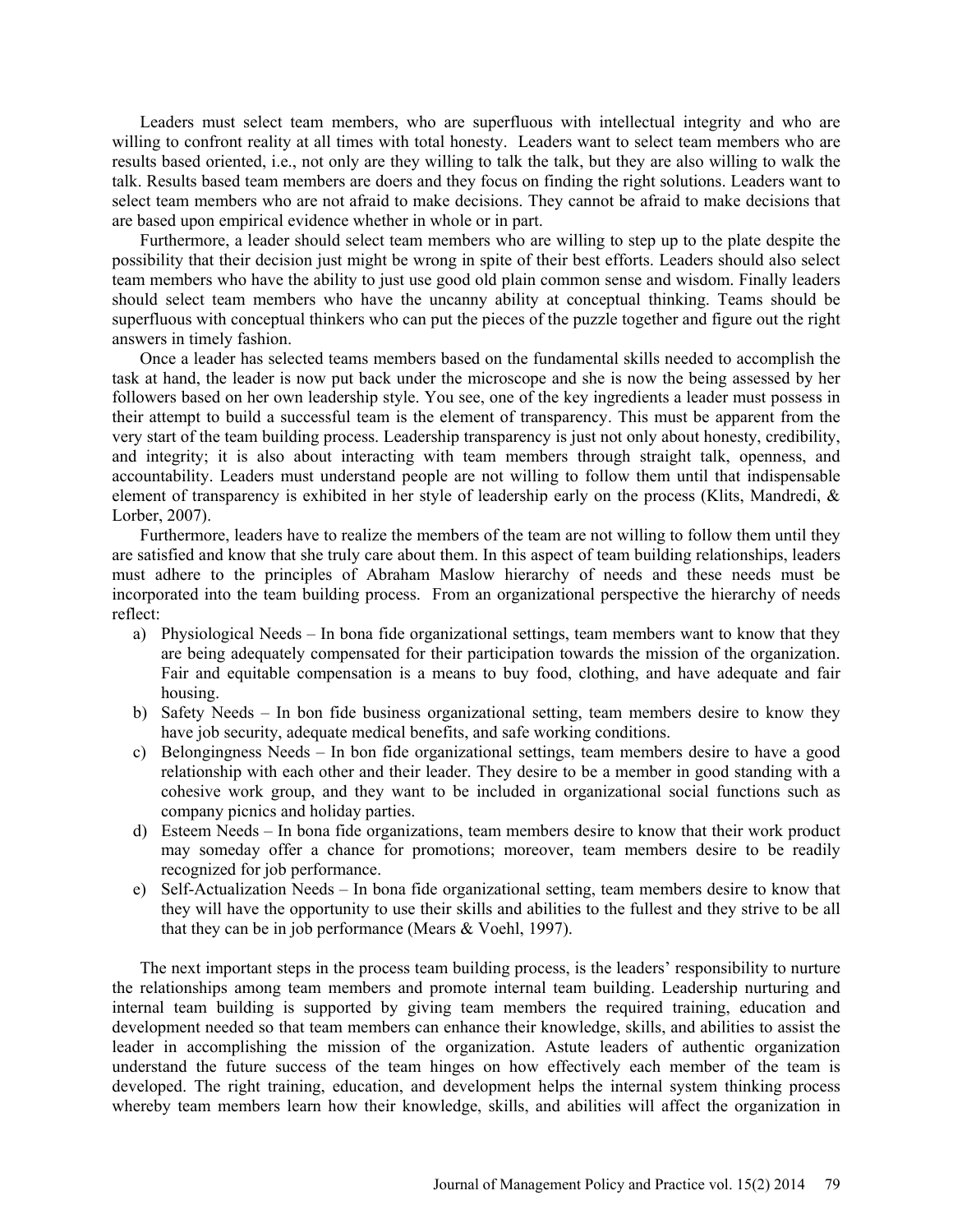whole and part through intellectual conceptualizing and application. Undergoing this team building process allows team members to develop their natural talents and advance their careers. The nurturing and internal team building process from a team perspective must be superfluous, i.e., leaders must continually coach and motivate followers with the notion to help them find meaning in their work, and to instill in them that their efforts do in fact matter for the good of the organization.

The external process of building a team gives team members the opportunity to view how their mission task affects others and organizational systems outside the walls of their own organization. Again this manner of system thinking is but one motivational factor that encourages creative thinking among team members and generates new ways of doing things. External team building provides opportunities to build relationships outside the parent organization in an organized fashion, and it offers a way for teams from multi-variant organizations to work on critical problems that can and will have long term globalize effects on business organizations (Ponder, 2001).

Lastly, continuous successful team building still rest upon Abraham Maslow hierarchy of needs, but of one that I would like to point out that is especially important and that is "Esteem Needs". To maintain the continuity of the team and its mission, recognition of team members go a long way with stabilizing the mission of the team, and in this  $21<sup>st</sup>$  Century the idea of using a holistic approach in recognizing and rewarding team members will play an important part in building and maintaining an effective team.

# **Continuous Planning**

In addition to leadership vision and organizational mission statements, every thriving organization succeeds by having a clear plan that allows the organization the wherewithal to march forward towards its goals and objectives (Lewis, Goodman, & Fandt, 2004). Therefore, unambiguous planning leads to greater and sustained goal achievements. Peter Drucker once said "Long range planning does not deal with future decisions, but with the future of present decision" (Griffith, 1990, p. 254).

Organizational planning must incorporate SWOT techniques that allow the organization to sustain a clear path towards reaching its goals from year to year. SWOT is the acronym that stands for Strengths, Weaknesses, Opportunities, and Threats. Applying SWOT techniques in the business realm is but one aspect that helps business organizations conduct the kind of organizational analyses that helps to mitigate or prevent organizational crises.

From a team perspective the notion of identifying organizational strengths and weaknesses in the planning process, offers leaders and team members an opportunity to internally assess and identify those probabilities and mechanisms that will assist or hinder the organization from attaining its goals. Some examples of organizational strengths possibly include:

- Competent personnel possessing relevant knowledge, skills, and abilities;
- Staff development and training programs;
- Customer loyalty; and
- Capital investments and strong balance sheets; and
- Efficient procedures, systems, and social responsibility, etc.

Some examples of weakness:

- Personnel lack of awareness of organizational missions, objectives, and policies;
- Deficiency in IT department;
- Lack of new product and services;
- Non-compliance with appropriate legislation; and
- Inadequate leadership, etc,

Taking into consideration opportunities and threats in the planning process provides leaders and team members the opportunity to scan the external environment related to the industrial conditions aiding in identifying and evaluating those elements that may positively or negatively impact the organization (Heal, 2000).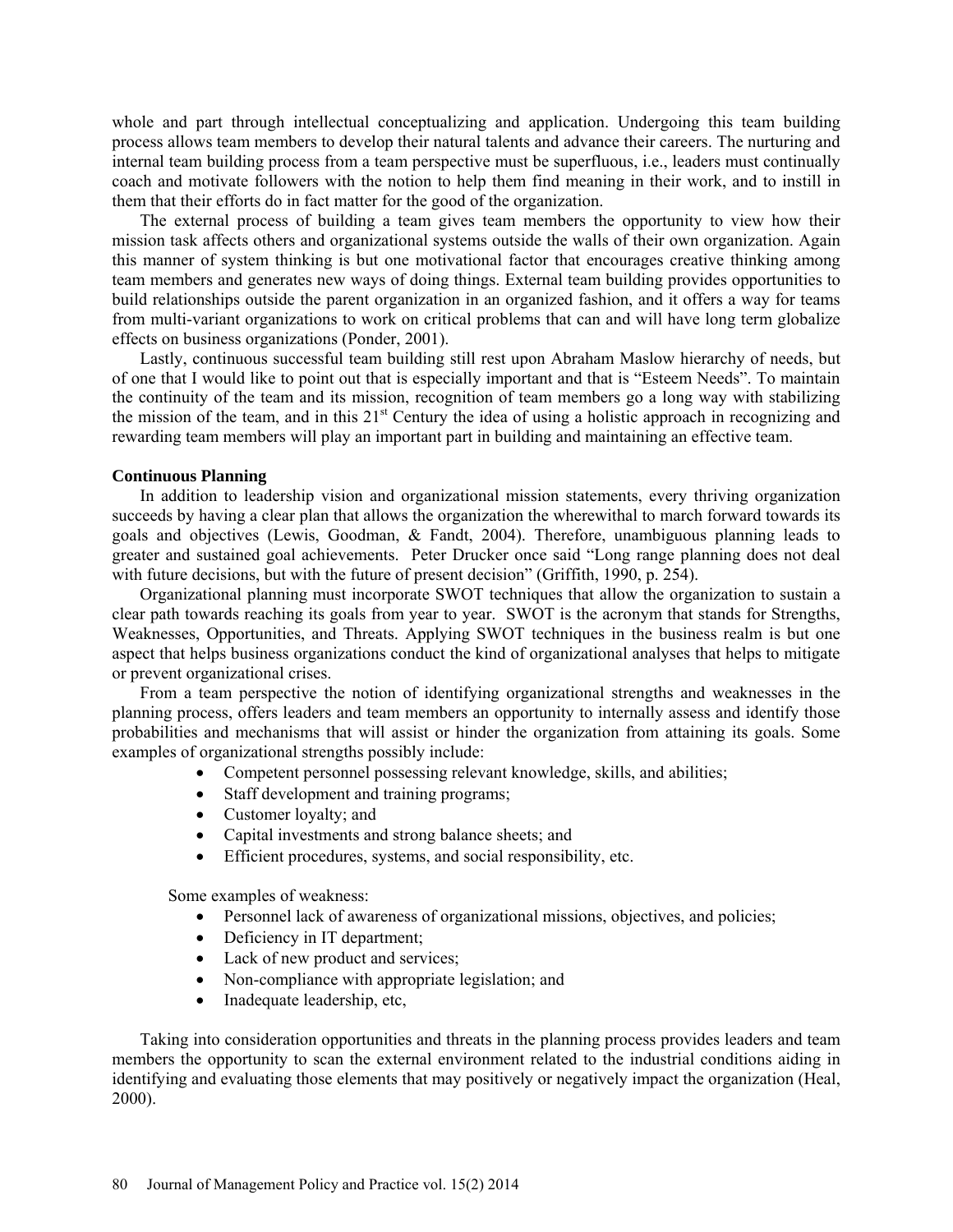Some examples of opportunities include:

- New customer base and new markets;
- New products and service lines;
- New technology; and
- Personnel training opportunities, etc.

Some examples of threats include:

- New legislation;
- Lack of training, education, and development;
- Price competitions; and
- Customer rejection, etc.

Coupled with organizational planning is the importance of continuous planning which integrates the continuation for contingency planning. Continuous planning within the context of business organizations should be directed in such a manner in which all processes within the organization is connected, a condition which reflects system thinking. Continuous planning further incorporates the continuation of applied SWOT techniques that allow organizational leaders and team members to adjust to the sudden impact of changes that ultimately affects the organizations position locally as well as globally.

Considering the broad base of continuous as well as contingency planning, the gravity of these important tenets is principled in the following:

- Identifying Risk and Potential Crises
- Establish and Sensor Monitoring
- Developing a Crises Action Plan
- Testing the Crises Action Plan

The idea of continuous external environmental scanning coupled with SWOT techniques; allow leaders and team members the opportunity to obtain information about events, trends and relationship, which can be assimilated into the continuous planning process. These congruencies enhance and sustain the present and future goals of the organization, and they greatly assist with mitigating potential crises through appropriate crises management measures. The aforementioned tenets, among many other flexible elements, are essential for organizational survival. Moreover, the aforementioned tenets aid in balancing the scorecard as the process of ongoing planning continues within the organization.

The amalgamation value of applied SWOT and Environmental Scanning techniques in an organizations continuous planning process provides a systematic approach that helps to identify risk and potential areas for crises. To identify those risk and potential areas for crises, organizational leaders and team members must consistently perform organizational audits both internally and externally. Auditing must occur throughout all levels of the organization and it must take into consideration all personnel, customers, suppliers, and external competition. As part of the ongoing planning process, organizational leaders and team members must take on the role of an assassin. Taking on this role allows for the proverbial thinking out of the box concept, i.e., thinking of creative ways in which internal and external conditions can drastically bring about a negative change to the organization (*Crisis management: Master the skills to prevent disaster*, 2004).

Applying SWOT and external environmental scanning techniques contributes to establishing and putting in place those sensory monitoring processes that significantly aid in mitigating potential crises situations. Sensory monitoring includes, but is not limited to:

- Adherence to effective internal and external communications from all constituents of the of the organization regarding potential areas of concern;
- The development and periodic review of comprehensive business data; and
- A total organizational audit from top to bottom to flesh out potential areas of crises concern (*Leading through a crisis*, 2009).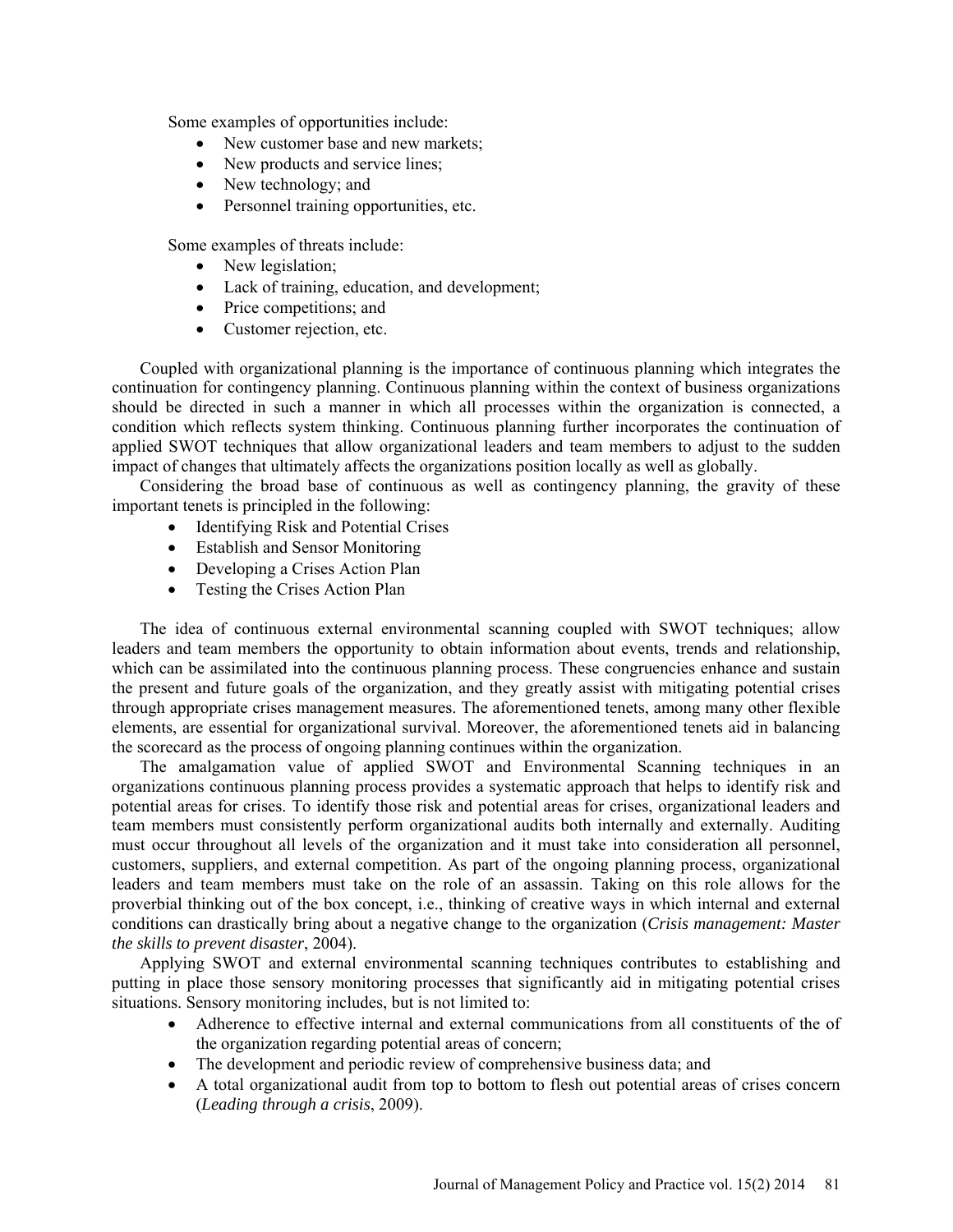Throughout the continuous planning process, organizational leaders and team members must be able to develop the foresight for crises anticipation. The progressive development of this foresight should lead to the development and preparation of action plans designed to neutralize and contain perceived potential areas of crises. The crises plan must be able to:

- Identify obstacles and fail points, i.e., what factors can and will fuel a potential area of crises;
- Create a resource plan, i.e., identify those resources the organization might need on board to aid in a crises;
- Create a communication plan, i.e., create a communication plan that is designed on a need to know basis both internally and externally; and
- Distribute the resource and communication plan, i.e., all the key players who are part of the crises action process should be issued a copy of the resource and communication plans and measures must be taken to ensure those key players understand the resource and communication plans (*Leading through a crisis*, 2009).

Once organizations has identified those obstacles and fail points that can have a drastic effect on the operations of the organization, the plan for defeating those obstacles and fail points are not complete until the leaders and team members test those plans under simulated and rigorous conditions. Scenario test activities is a means by which organizations can measure the future outcome of a crises situation, and actual simulated scenario activities help to improve the quality of continuous organizational planning.

Creative simulated test plan activities will reveal with clarity what can actually go wrong in the environment, and testing the plan offers a chance for organizational personnel to train and prepare for the future crises events. Creative scenarios activities ensures that organizational members are focused on priorities and the plans that have been developed are aligned with changes that can take place both inside and outside the organization. Moreover, organizational creative scenario activities allow for organizations to project negative events that could possibly affect its environment 5, 10, 15, and even 20 years down the road. Continuous planning as well as the testing of those plans through scenario training ensures that each potential crises event has a developed strategy to suppress its effects and increases the survivability of the organization (Tracy, 2010).

#### **Mitigate the Threat**

"Procrastination is the archenemy of crisis management" (Witt, 2002, p. 1). Frequently, crises emerge or go from bad to worse, simply because someone failed to act (Witt). When a crisis presents itself, leaders must take action. "Tough decisions must be made and made fast" (*Harvard business essentials: Crisis management*, 2004, p. 20). Successful crisis mitigation requires immediate triage – the bleeding must be stopped (*Harvard business essentials: Crisis management*, 2004).

A crisis event can threaten any organization at any time during the business life cycle (Hargis & Watt, 2010). Therefore, it is important to understand the actions that may be taken to mitigate any loss and facilitate a speedy recovery for the organization. For our purposes, let us define the term, crisis, as any situation or event that creates disruption to the organization's normal operations. We would also suggest that a time element exists in a crisis event. This time pressure is the result of the perceptions of the business managers/leaders of "the amount of time they have to search, deliberate, and take action before losses being to occur or escalate (Ford, 1981). Therefore, mitigation of the events occurring becomes of paramount importance. With this in mind, it is critical for business leaders/managers to have an understanding on how to lead and manage crisis events. It is obvious that no organization can "totally control or prevent the occurrence of any potentially negative crisis event" (Louden, 1992). Moving forward with this theory, we suggest in order to navigate these events strategic planning and strategic leadership are of vital concern.

Rigorous strategic planning can assist your organization to clarify its goals and deploy the available resources in a manner that is consistent with the planning. It also assists in maintaining the focus of your organization on those issues. It may also assist in averting some unexpected developments and help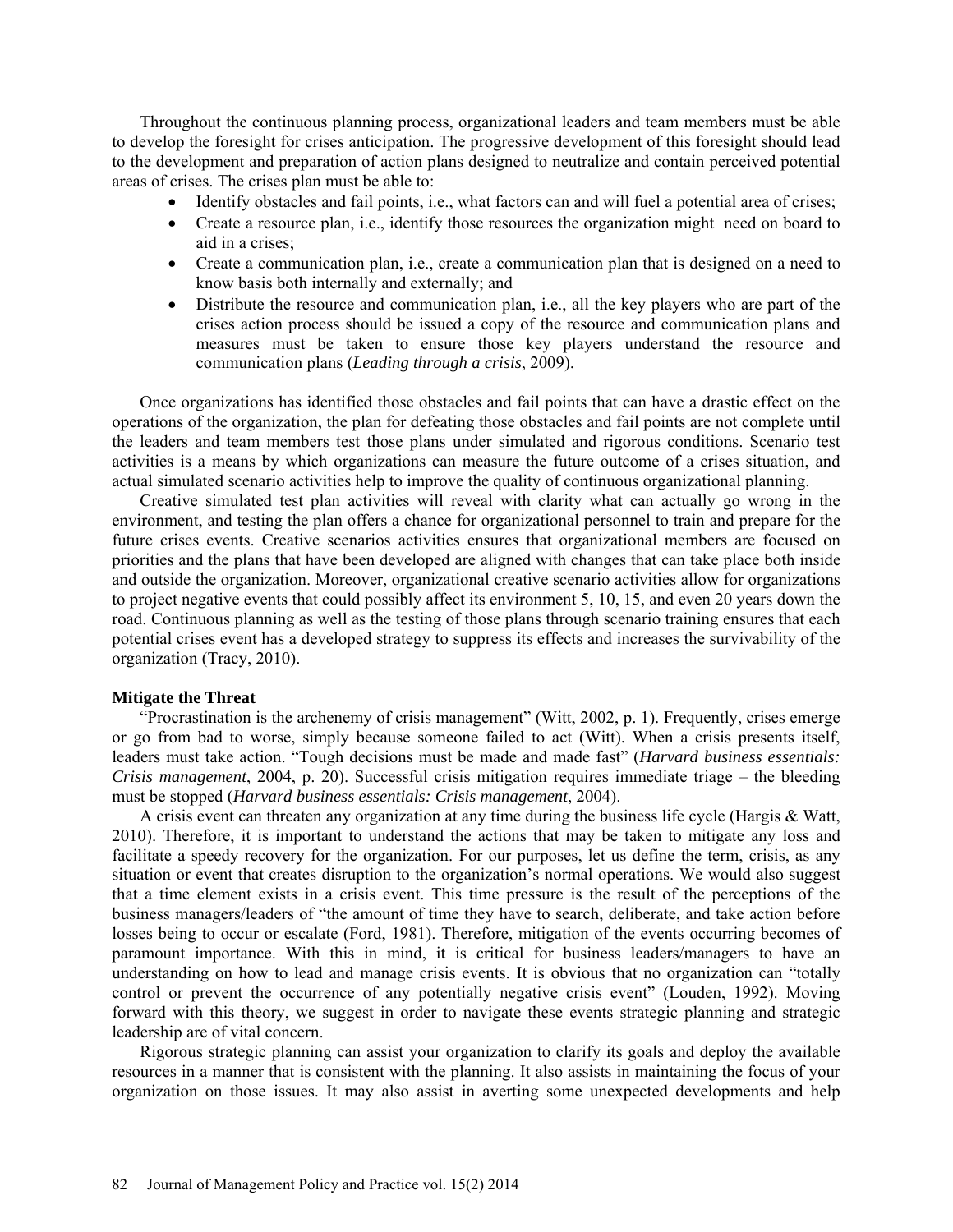mitigate others. Thus, sound strategic planning can enable your organization transcend the circumstances you are encountering and avoid the panic of entering crisis management (Lettow & Mahnken, 2009). Realistically, situations, large or small, can enter our lives instantly. More recently, the economic situation we are facing is very real and has affected virtually every type of organization at some level. "The attitude of those responding to the crisis and the cohesive nature of the teams involved is critical to the success of the effort" (Van de Walle & Turoff, 2007). To mitigate any encountered situation, the organization must first recognize what is being encountered. It is this detection that influences the organization's ability to mitigate the encountered event(s). Clearly, the scale and scope of the event can and most likely will produce complex and difficult situations that must be handled. In some instances, the initial response by organizational leaders/managers is to deny that an event has taken place that requires the organization to respond. This assumption results in the belief that no changes or reactions are needed within the organization. These leader/managers suggest that the issue is outside their realm of influence and that by "pulling together they can weather the storm" (Ford, 1981). There is a very large body of both literature and practical real-world experience that indicates that ignoring an event will not make the event disappear.

The organization's reputation among its various stakeholders (employees, stockholders, customers, the community where the organization is located, etc) and what those stakeholders believe regarding the previous behaviors demonstrated by the organization will also affect the mitigation and recovery effort. There is evidence that suggests that an organization's reputation is a strategic resource to be used wisely and that same reputation may assist organizational leaders/managers during the mitigation and recovery phases of a crisis.

# *Take Action*

"When crisis strikes, a leader must initially think like an EMT. He must quickly identify the problem and determine what actions his organization can take to stabilize the situation" (*Crisis management: Master the skills to prevent disaster*, 2004, p. 67). These actions may only be technical solutions, but they will buy the crisis action team time to implement the appropriate actions form the crisis action plan (*Crisis management: Master the skills to prevent disaster*, 2004). With the crisis action team in execution mode, the leader should continue to search for new and decisive ways to facilitate damage control and move the crisis out of the danger zone (Bazerman & Watkins, 2004). At this point, information is critical to the leader but it's also one of his biggest challenges. His problem may be that there is too little information available, or it may be that there's far too much, with no way to sift out what is important (*Crisis management: Master the skills to prevent disaster*, 2004). Consequently, the requirement for the leader to bring clarity to a murky situation might well be describe the early phase of most crises (*Crisis management: Master the skills to prevent disaster*, 2004). Despite this information challenge, the leader must continue to shape the response through actions, even when the response may be based on inaccurate or incomplete information (Bazerman & Watkins). Decisive, identifiable action is critical at this point because it reduces individuals' perceived level of disequilibrium. Additionally, it gives the appearance that responsibility for the problems has been shifted to the individuals taking action. People will feel that the danger is retreating when they see the leader is paying attention (Heifetz, 1994).

#### *Be On the Scene*

Individual's need to know the leader is involved. This critical point cannot be overstated. People want to see their leaders in a crisis (*Harvard business essentials: Crisis management*, 2004). The leader should be physically on the scene as soon as possible. His physical presence sends a loud and clear signal that he thinks this situation is extremely important (*Harvard business essentials: Crisis management*). Similarly, a leader's absence sends the message that he has other priorities (*Harvard business essentials: Crisis management*). Physically being at the scene also gives the leader the opportunity to embrace his central leadership role, capture the initiative, seize power and take control (Bazerman & Watkins, 2004). During periods of crisis, people look for a strong, confident, and visibly engaged leader to pull them through (*Harvard business essentials: Crisis management*). Sadly, analysis of crisis after crisis repeatedly reveals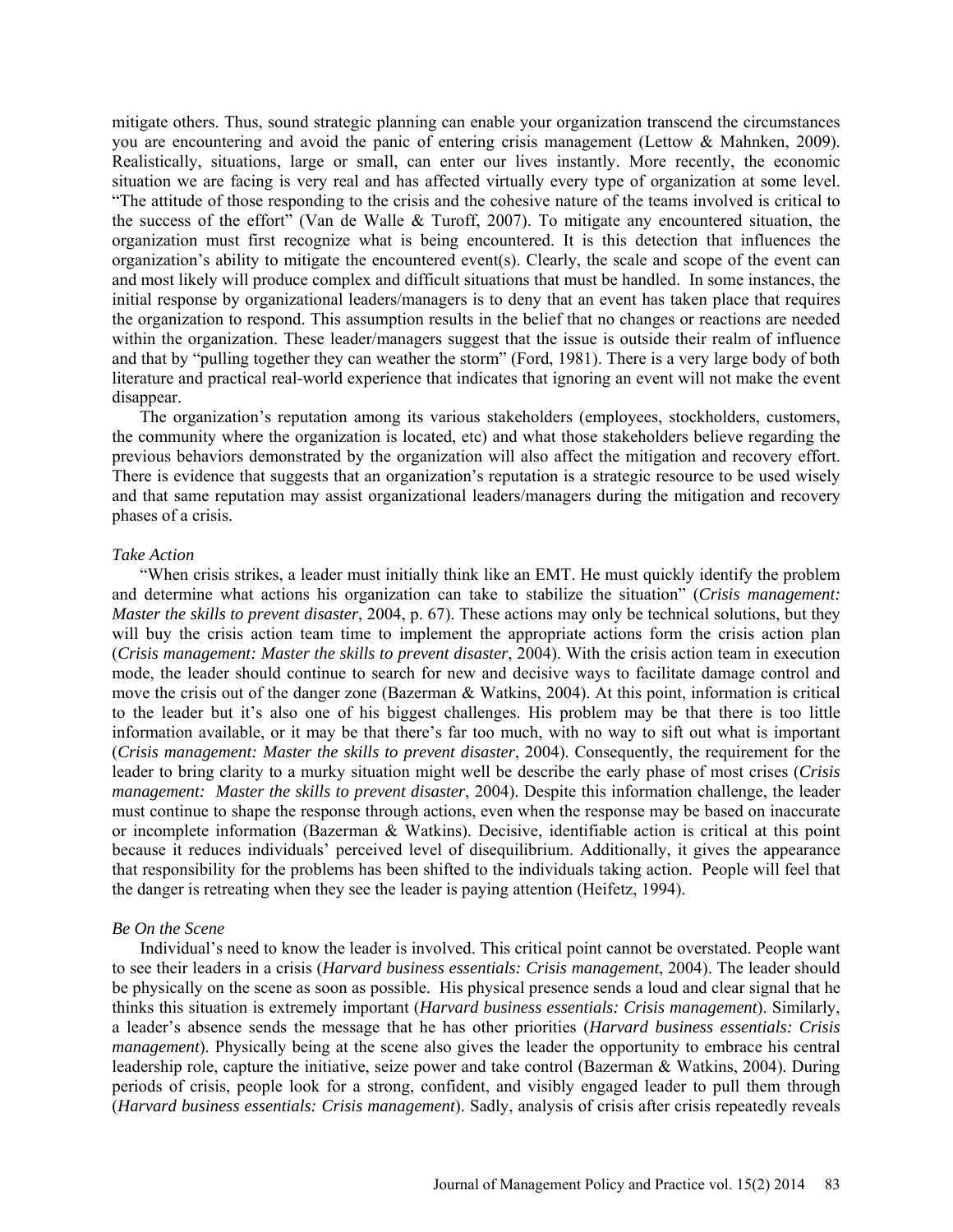that leaders hit by crisis often withdraw behind the protective shell of peers and lawyers or they play the blame game with subordinates and the media (Pinsdorf, 2004).

# *Consult the Team/Find Experts*

During crisis mitigation, a leader will find himself deluged with time sensitive decisions. Information quality may be marginal at best and there is little time to consider alternative courses of action or think about unintended consequences. The organization's crisis action team exists to address this challenge and take pressure off the leader. Never the less, a leader's capacity to make good decisions will undoubtedly be strained, making it imperative that he seek expert advice and counsel (*Harvard business essentials: Crisis management*, 2004). Small group decision making can provide a backstop to help curb a leader's impulses, encourage reflection and critical dialogue, and point out problematic assumptions and unrecognized implications of a potential course of action (Stern, 1999). Likewise, engaging subject matter experts from outside the organization as well as individuals, companies, or industries that have an interest related to the crisis can bring fresh, critical thought and ideas to the table (Mitroff, 2004). But leaders should also consider the warning to "beware of conventional wisdom – it may be wrong" (Stern).

#### **Tell the Story**

Another issue that must be part of any discussion on crisis management and leadership is the issue of communication. The communication process is critical during normal business operations; however, it takes on an even more criticality during a crisis. On June 28, 1863, three days prior to the Battle of Gettysburg, General George Meade was made the commanding officer of the Army of Potomac by President Abraham Lincoln. Realizing that a major battle was close at hand, Meade needed informationaccurate and complete information – in order to prepare the Army for the forthcoming task. General Meade treated his subordinates as colleagues rather than as subordinates. Meade believed that "important plans may be frustrated by subordinates, from their ignorance of how much depended on their share of the work" (Coddington, 1968). As history shows, Meade did receive accurate and complete information and passed that information on to his subordinates, which resulted in the defeat of Confederate forces under General Robert E. Lee. What was true then is true now; communications must be accurate and complete for senior leaders/managers within the organization to formulate appropriate responses to the situation and the recovery effort. It is equally important that senior leaders/managers also provide subordinates and with complete and accurate information. As Ford (1981) suggests, information distribution and distortion is likely to place the organization at an even greater disadvantage.

Effective communication is critical to leaders through all phases of the crisis. A leader should capitalize on all forms of communication to tell the story and ensure the widest reception. If a leader communicates effectively, he can at least help to frame, if not control the story. Failing to communicate will result in a misinformed public that may go so far as to damage or destroy the organization (*Harvard business essentials: Crisis management*, 2004).

In the end, how well or how poorly a crisis goes for an organization will have much to do with its communication. If an organization's communications seem open and truthful and the leader is seen as genuine, compassionate, and confident in the future, the leader has already gone a long way towards successfully managing the crisis (Witt, 2002).

#### *Be the Spokesperson*

Selecting the correct spokesperson is also central to the effectiveness of an organization's communications. It is imperative that the spokesperson have inner discipline and poise. Crisis will escalate the stress for both the spokesperson and the audience. Despite the stressful environment, a spokesperson must not show distress; he must have the emotional capacity to endure the uncertainty, frustration, and pain that is ever present in a crisis (Heifetz & Linsky, 2002). Whenever possible, the spokesperson should be the identifiable leader, usually the CEO (*Harvard business essentials: Crisis management*, 2004). When the crisis involves highly technical issues that the CEO cannot effectively address, a team approach should be used (*Harvard business essentials: Crisis management*). General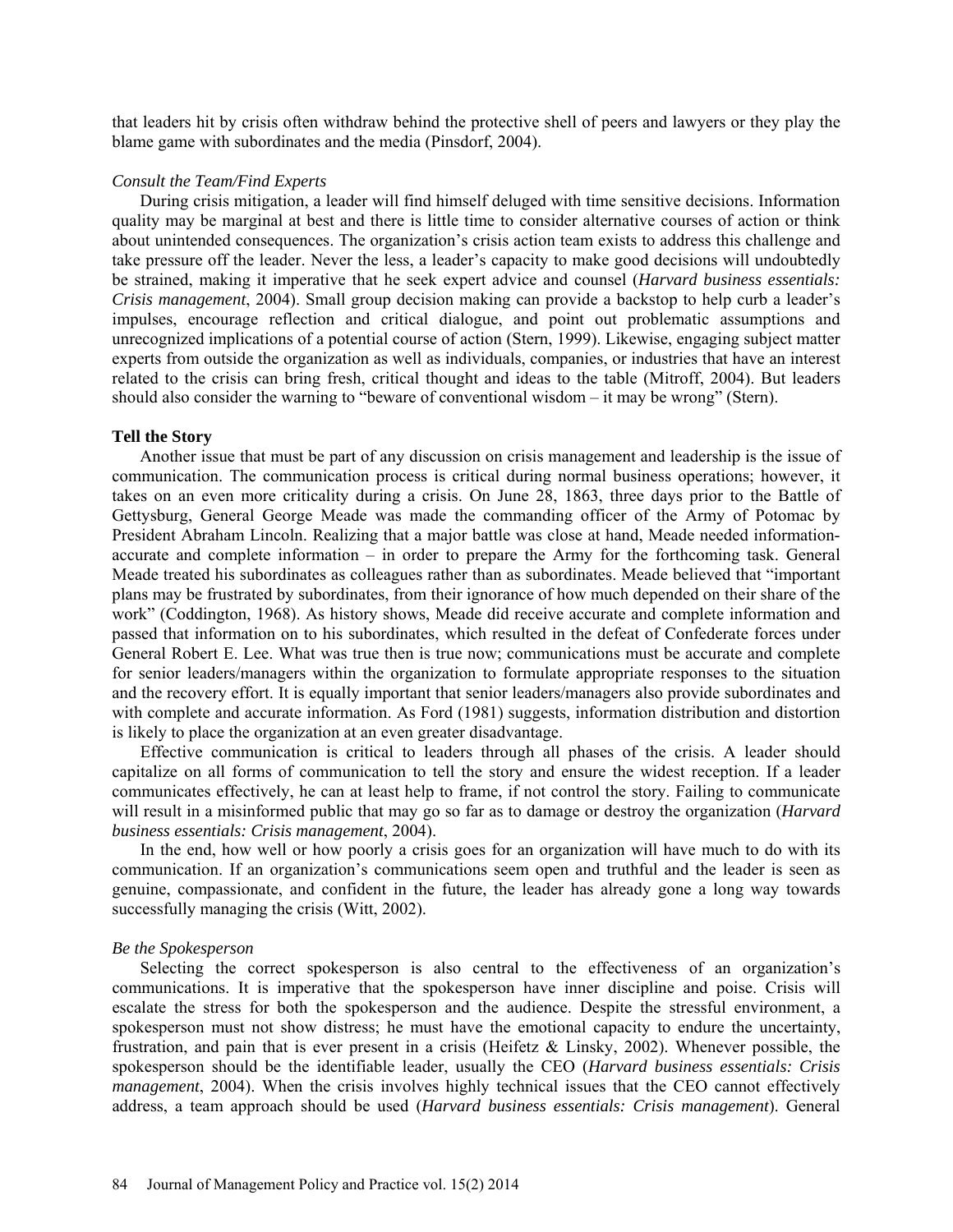Tommy Franks used this technique very effectively during the Iraq Campaign. General Franks would provide the strategic overview and key points but would hand-off detailed questions to subject matter experts (*Harvard business essentials: Crisis management*).

#### *Be Honest and Timely*

Rapid, honest, and transparent communication is the lifeblood of successful crisis management (Witt, 2002). The crisis leader must provide all available information as timely as possible. His message must always be forthright, accurate to the best of his ability and reinforced with understandable facts (*Harvard business essentials: Crisis management*, 2004). If there is ever any doubt, his guiding principle should be to err on the side of over disclosure (*Harvard business essentials: Crisis management*). The leader must also get his side of the story into the public's mind early and often (*Harvard business essentials: Crisis management*). When he doesn't, his organization is often convicted by the court of public opinion because a statement by the leader is too late or overcome the medias' negative story and the perceptions that have been fostered (Mitroff, 2004). Warren Buffett's advice is to "first state clearly that you do not know all the facts. Then promptly state the facts that you do know. One's objective should be to get it right, get it quick, get it out, and get it over" (*Harvard business essentials: Crisis management*). An organization's crisis management team may be great and its crisis management plan may be complete, but if a leader cannot communicate his message during the crisis, the organization will fail (*Harvard business essentials: Crisis management*).

# *Shape the Message*

A leader must also determine the principle message he wants to convey in the story. For starters, it should reduce fear and contain empathy for the victims of the crisis. Many victims will sustain incredible loss; financial, emotional, and spiritual. When a leader genuinely conveys a feeling of empathy to the victims, it bolsters the confidence, will, and character they need to recover (Witt, 2002). The story should also tie into the organizations core purpose and values. A message developed from the organization's purpose and values will be calming and reassuring because of its consistency. Organizations that know what they stand for and know where they are going before a crisis hits, inevitably mange it better (*Crisis management: Master the skills to prevent disaster*, 2004).

# **Profit from the Crisis**

Time is not a leader's friend. The longer a crisis drags on, the more likely it is that the organization will be associated with trouble and conflict in the public's mind. Similarly, while the organization is embroiled in crisis, it is likely that it is not working at peak efficiency. Employees will become increasingly concerned with the health of the company and defections will increase. Relationships the leader has developed with suppliers, customers, investors, and stakeholders, which strengthened in the early stages of the crisis, will become increasingly strained. The leader must press on to the next move; he must resolve the crisis, quickly (*Harvard business essentials: Crisis management*, 2004).

At some point the crisis will end and the leader should declare the crisis is over. The leader's declaration serves to stand-down the crisis action team, turn off the crisis mind-set, and focus on adapting the organization while searching for opportunities. To give closure, a leader should meet with his organization. He should explain what happened and why it happened. He should describe how things have been resolved and where they stand today. Finally, he should reiterate the company's core purpose and values and ask everyone to do his best moving forward (*Harvard business essentials: Crisis management*, 2004).

# *Keep Moving*

Once a leader has mitigated the threat, that is, moved the crisis out of danger zone, he can begin efforts to profit from it. He must keep an eye on the threat, but his primary goal should be to move forward as quickly as possible with actions to end the crisis completely. Failure to guard against the threat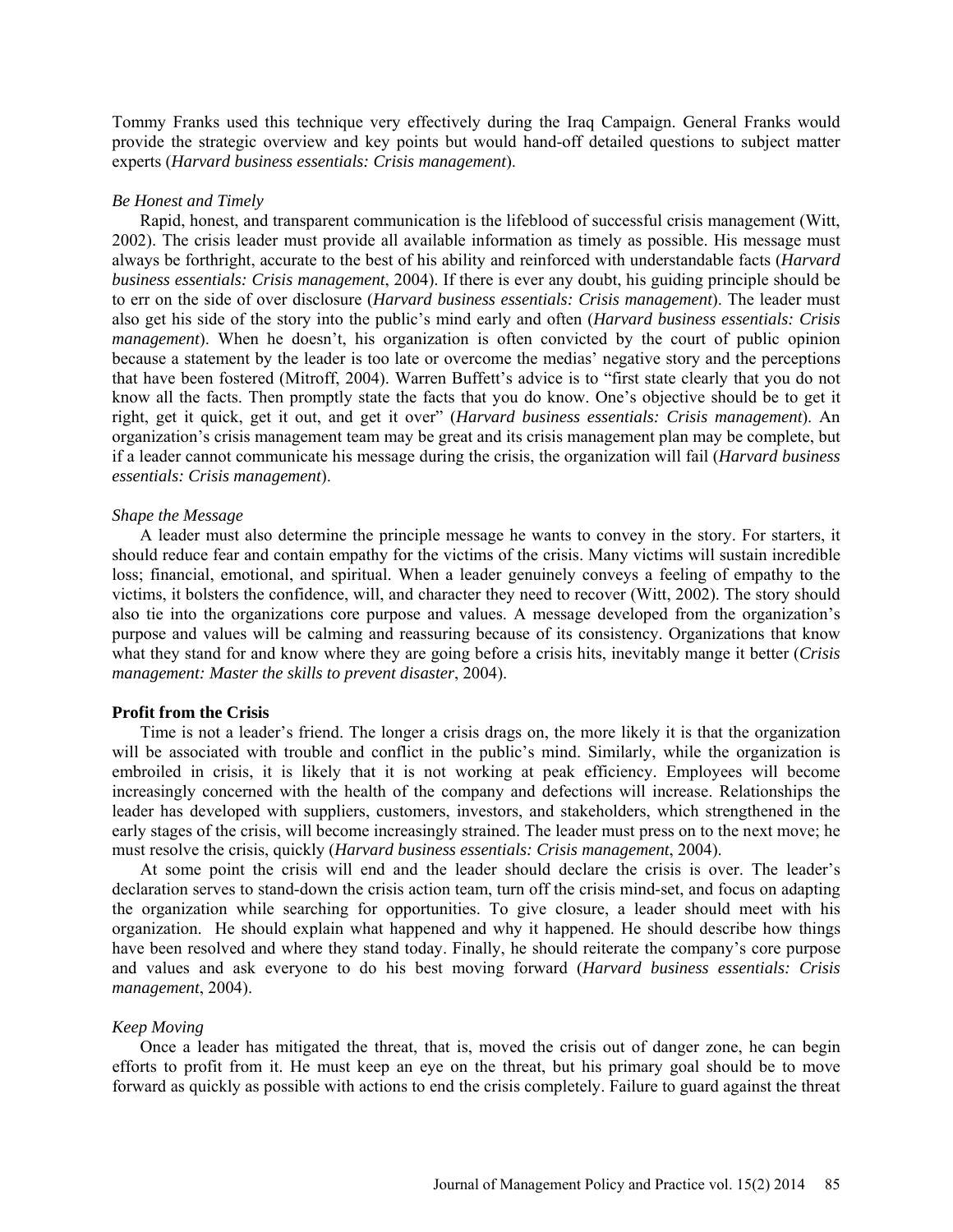and move forward gives the crisis an opportunity to mutate and break through the holding actions (*Crisis management: Master the skills to prevent disaster*, 2004).

# *Learn From the Crisis*

A lessons learned session, or after action review should follow any significant event, especially a crisis. Participants should identify what went right, what went wrong, and what should be learned from the event. The leader should add the notes from the after action review, as well as all relevant crisis documents, to the historical record so valuable experiences are not lost (*Crisis management: Master the skills to prevent disaster*, 2004).

#### *Adapt the Organization*

The leader may feel a lot of internal and external pressure to see the crisis as a technical problem, with straight forward, technical solutions that can quickly restore the balance (Heifetz & Linsky, 2002). But he must not squander the urgency, attention, or opportunity the crisis has given him to address the difficult adaptive task of reinvention and simply return to status quo.

# **CONCLUSION**

During a time of uncertainty, opportunities are available for those organizations that are prepared. As was previously stated, managers tend to be protective and hope that over time things will work out. Leaders/managers that use their imaginations, pay attention to the indicators, and listen to understand experts both inside and outside their organizations will find recovery faster than those that enter into a protective state of mind. Those leaders that understand what caused the crisis and work to create a lasting value for the organization's customers, employees, and shareholders will be successful when compared to those that use protectiveness as a method of dealing with the crisis. A true leader understands that the world that existed prior to the crisis will not return to its original condition, therefore, we need leaders/manages that will understand how to benefit from those events that occurred during the crisis. During a crisis, true leaders are those who believe in people; create a feeling of belonging and confidence that the organization will emerge from the crisis in a stronger position than it was before the crisis. Leadership exists because of people. It is for people and with people that we get the concept of leadership. Leadership does not exist as a concept in a vacuum; it exists because it is with this concept that we, as a people, are able to achieve great things.

For years crisis management has been synonymous with reactive leadership. While this type of leadership is often an unavoidable reality, this paper introduced a model that may be used to understand the general life cycle of a crisis, but what is the utility of such a model?

Applied to specific situations, this model can serve as a lens through which leaders may view their organizations. This lens can frame the crisis and help leader's understand the situation they are facing. Further, the model provides the leader perspective and context during the crisis. This perspective gives the leader a birds-eye view of the situation. The crisis life cycle model addresses the theory of crisis analysis, but the strength of the tool is put into practical terms when the crisis leadership strategies are applied to the model. The strategies represent the prescriptive portion of the paper. Knowing where an organization is in a crisis is not helpful unless the leader also knows how to manage this new reality.

We believe that each crisis situation is unique and therefore it is impossible to develop a checklist that can be universally applied. However, the theory and strategies addressed in this paper may serve leaders well, if used to think about where their organization may be in the life cycle of a crisis and the appropriate strategies to be employed to meet their unique challenges.

The intent of this paper is to provoke thought within leaders at every level concerning the management of crisis situations and leadership in this environment. The skills required to lead through disaster must be continually honed to prepare for, respond to, and learn from crisis.